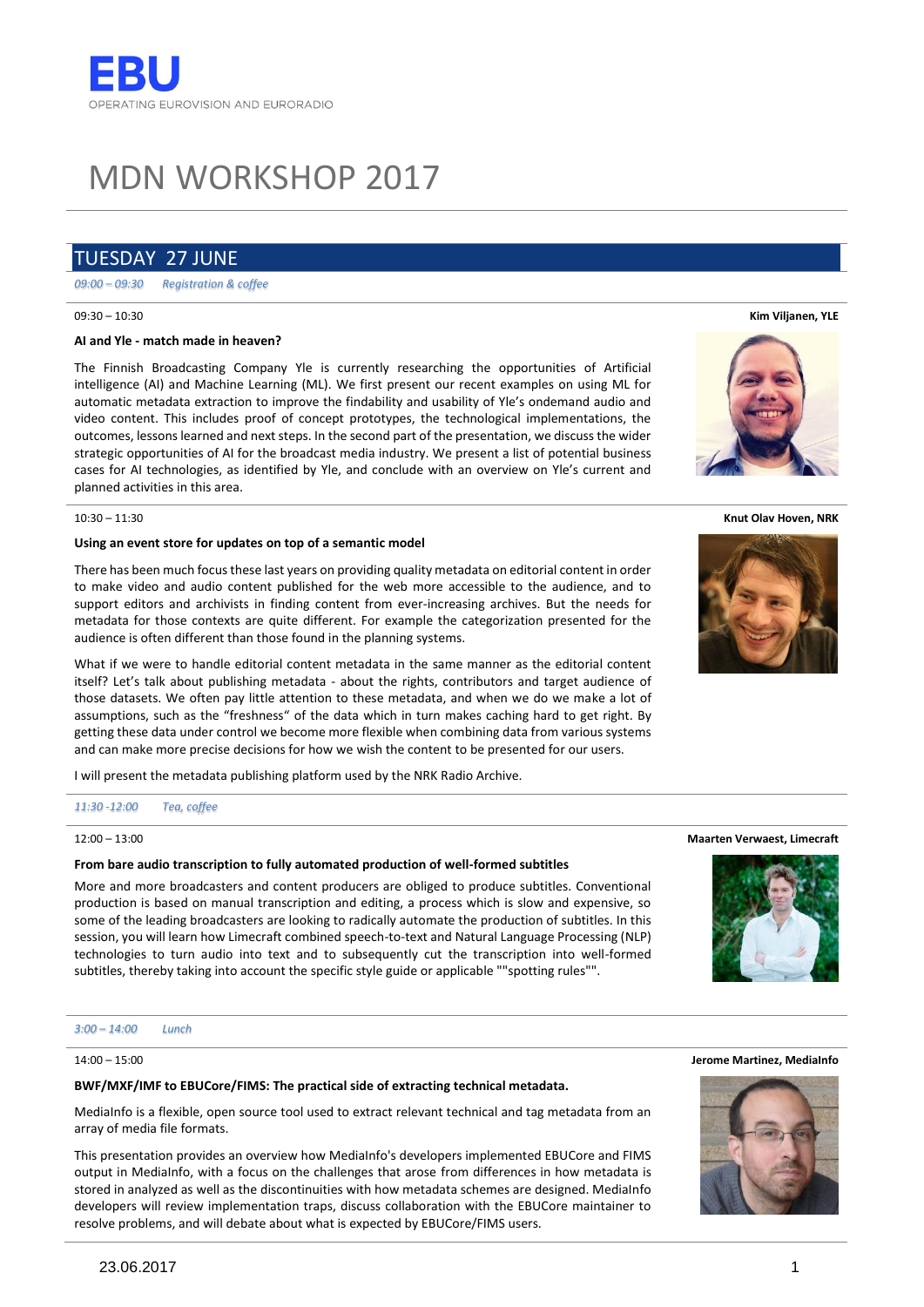

# 15:00 – 16:00

# **Real-time Content Analysis & Processing**

Real-time Content Analysis & Processing (ReCAP) is a collaborative project to integrate a range of automatic content analysis services. The project aims at creating an affordable, scalable and extensible platform to enhance real-time and offline metadata-driven media workflows. The presentations will cover the relation of the work to the FIMS AME activity and the use of the open source Gstreamer framework.

#### *16:00 – 16:30 Tea, coffee*

# 16:30 – 17:30

# **Wikidata as a toolbox for PSM companies**

We can read on Wikipedia that ""Wikidata is a collaboratively edited knowledge base operated by the Wikimedia Foundation. It is intended to provide a common source of data"". Yle has used it for tagging for a couple of years, and we are now experimenting with modelling election data to Wikidata.

The presentation will give a short introduction to the Wikidata project. For tagging purposes has proven very useful. It provides Yle with a multilingual, crowdsourced event, person and topic source with normalized naming and permanent identifiers. Wikidatas has also increasingly developed into something of a Rosettas stone for different name space standards. Yle has for example put our Programmes Api ID:s into Wikidata.

And our latest expansion is an experiment with uploading election data to Wikidata, including a data model for the Finnish municipal elections and all elected municipality councillors (around 7000 per municipal election). This gives as very nice open democratic data set for collaborations with external partners, as well as data and Wikidatas visualisation tools to make data journalism with. But maybe most importantly it gives us permanent identifiers to most politically active Finnish persons for tagging purposes as well as a data graph with great longevity.

**Werner Bailer, Joanneum**



#### **Mikael Hindsberg, YLE**

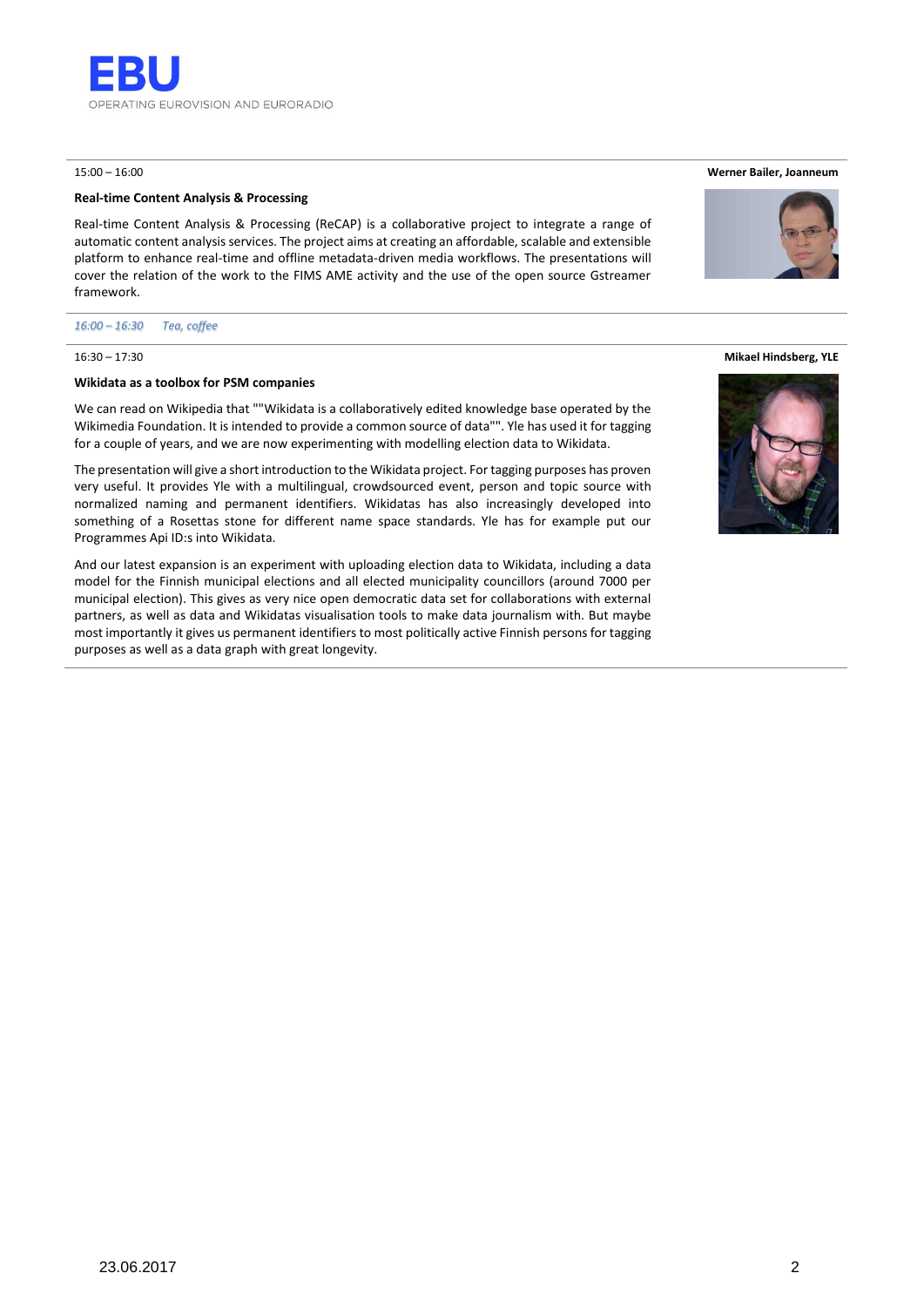

# WEDNESDAY 28 JUNE

# 09:00 – 10:00

# **Getting to know automated metadata extraction on archive photographs**

AME services on images seem to be readier for use than those focusing on audio or video. Yle Archive image team has compared these services and their features and will pilot one or more of these services in small scale during spring 2017. Depending on the stage of piloting by the time of MDN 2017, we'd like to share our ideas and experiences on setting up such a test, current market of services available, ways to evaluate ontology compatibility etc.

## 10:00 – 11:00

# **GPO and Metadata – Lessons learned and the road ahead of us (Paved with gold).**

TV 2 Greenfield project (GPO) is a groundbreaking project and one of the first digital transformation projects in the media industry, that has built a futureproof and versatile multi publishing infrastructure end-to end, and that combine workflows and infrastructure for both traditional broadcast and OTT services.

With the flow of bidirectional metadata at GPOs core it allows TV 2 to address new markets and new business models through standard web technologies. Assets metadata is added at the earliest possible point in the production, throughout the production chain, and added at the latest possible point, in many cases at the end user devices, increasing the quality of our output. This creates a unique user experience that could be personalized. Metadata is also collected from the end user device and harvested into the same database for business intelligence. Processing these data would allow for new ways when it comes to acquisition of content and the way content is presented to each end every user. This makes us able to collect all data in one master system for optimizing and significantly improves our accuracy in strategic planning, procurement, ROI and business publishing strategy.

This presentation addresses the challenges encountered being one of several subprojects in the big and complex GPO project. With the metadata project being technology driven, challenges arise on the borders between us, the operational layer and the business layer.

# *11:00 – 11:30 Tea, coffee*

11:30 – 12:30

# **Peach: the innersource approach to personalization**

The PEACH (Personalisation for EACH) project is a joint international initiative of European Public Broadcasters. The goal is to co-develop white label software solutions empowering broadcasters and editorial teams to deliver personalized media services and experiences. The presentation will walk you through the details of the collaborative approach and gives you an overview of the components of the system.

Michael Barroco (EBU) is currently heading the software engineering team in EBU Media Technology and Innovation. He holds a Master's degree in Computer Science from EPFL (Lausanne, Switzerland). Previously, he used to work at Livestream in New York and BBC Research & Development working on Realtime analytics and User Authentication protocols. During his career, Michael coordinated several EBU working groups around Personalization. His current focus is to implement Innersource and foster Opensource development within the EBU community.







**& Are Tverberg, TV2, Norway**



#### **Michael Barroco, EBU**

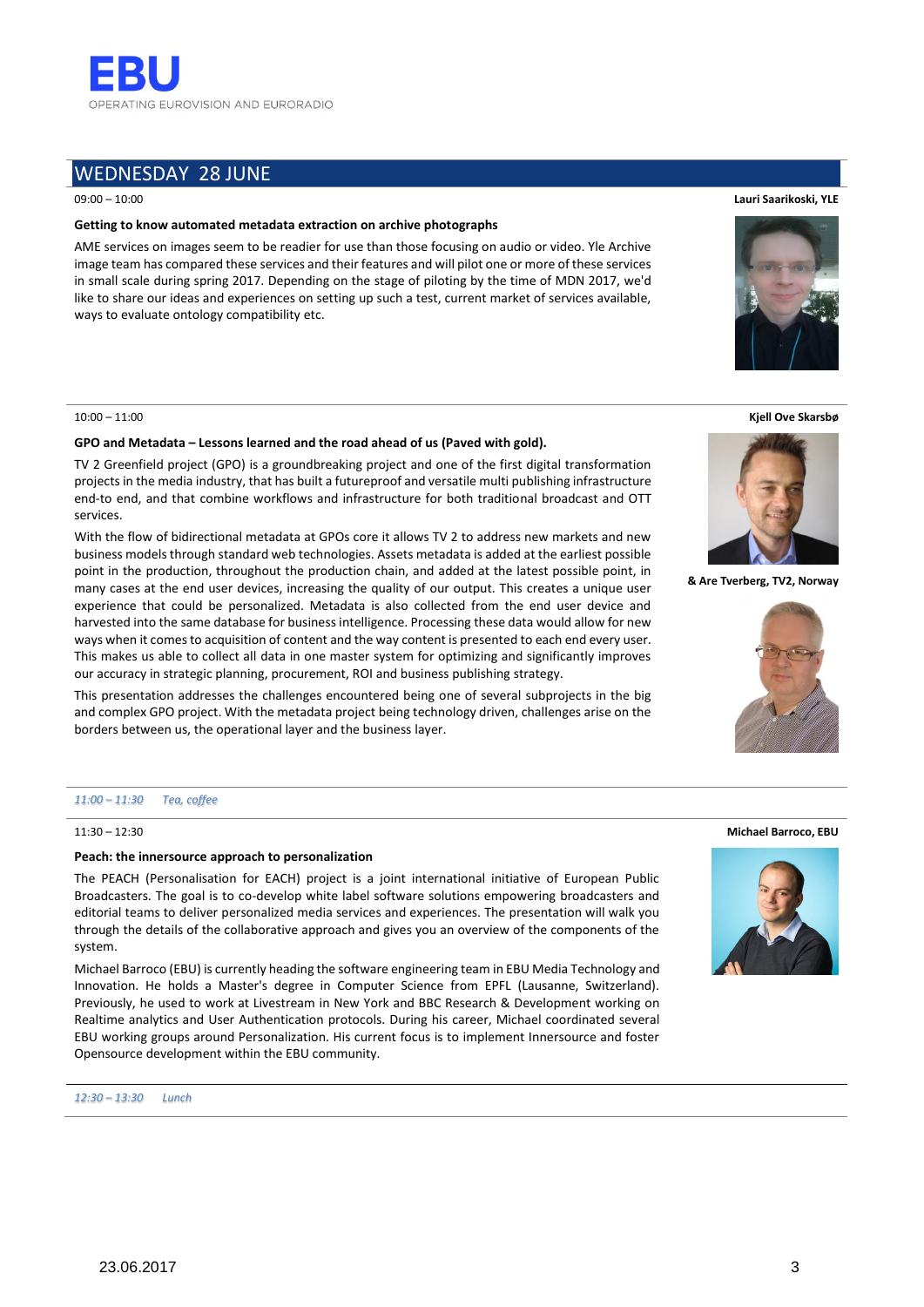

# 13:30 – 14:30

# **AgileRAI: a parallel computing platform for online content enrichment**

AgileRAI is a framework that supports real time ingestion of video streams on which different machine learning techniques, such as global and local visual features extraction and matching, are applied in a parallel and scalable way. Extracted features are matched to a reference database of visual patterns (e.g. faces, logos, monuments) in order to produce a set of meta-tags describing the ingested contents. Furthermore, these tags are semantically enriched using open semantic data repositories. The system is designed with a scale-out pattern architecture based on Apache Spark, ensuring high-performance in Big Data management environments. This speech presents the underlying infrastructure and technology on which the AgileRAI system is built, including the design principles, as well as the use case implemented and tested at RAI labs.

#### 14:30 – 15:30

# **Extracting metadata from video**

Valossa launched a comprehensive multimodal intelligence service for video understanding at NAB Show 2017. Valossa Core API can recognize audiovisual context, people and identities, analyse coappearances of people, extract uniquely descriptive speech keywords and highlight explicit content for each moment of the video. Valossa AI determines video topic category based on IAB taxonomy and visualizes the dominant things in the video using unique Content Heatmap tool. The complete detection output is available as Valossa Core metadata, that allows integration of true multimodal intelligence for video applications; from asset management and advertising to creating new digital experiences.

*15:30 – 16:00 Tea, coffee,* 

#### $16:00 - 17:00$

#### **Presentation of SAMY and LADIO**

Mikros Image is currently involved into two European R&D projects, SAMY and LADIO, whose data models implement the CCDM standard, both projects being not delivered yet. The presentation will give an overview of the metadata structures, the choices that lead to them, and how CCDM was able to answer to two practical but pretty different use cases of the Media & Entertainment industry.

The Smart Advertising Media traceabilitY (SAMY) is a proof of concept part of the EGTA working group, that represents the interests of television and radio sales houses. The project aims to improve the metadata management during the whole lifecycle of an advertising campaign, involving advertisers, creative agencies, media agencies, post-production houses, sales houses and broadcasters.

The Live Action Data Input / Output (LADIO) ICT H2020 project aims to create a central hub with structured access to all data generated on a film production set. On top of editing and color grading, that can already initiated on set nowadays, this will allow on set support digital visual effect integration between live action and computer graphics elements. The final objective is to achieve higher quality and more cost-effective visual effects, based on a new streamlined production dataflow.

# 17:00 – 18:00

# Wall of Moments – Editorial interfaces for interactive radio

This presentation will focus on some recent work VRT Research & Innovation has been performing together with its radio department. More and more, radio stations are expressing a need to become more interactive with their (on-line) community. This interactivity can appear in many ways: from a poll all the way to engaging the community to share interesting content with the radio station, e.g. during a live event.

Achieving true interactivity is a challenge however as it is impossible for an individual radio presenter (even if supported by an editor) to dig through each and every interaction to spot interesting contributions and identify trends. We have been developing a proper solution for managing all this interactivity, including the corresponding metadata management, in order to make it easy for a radio presenter to grasp what is going on.

Furthermore, we have been incorporating automated content analysis techniques, such as cognitive services, in order to automatically generate metadata around what's going on. During the presentation, we will also dive a bit deeper in those cognitive services and explain a use case we have developed using the Clarifai cognitive services.

#### **Montagnuolo Maurizio, RAI**



**Mika Rautiainen Valossa**



#### **Thomas Eskénazi**

**Mike Matton**



**& Rik Bauwens, VRT**